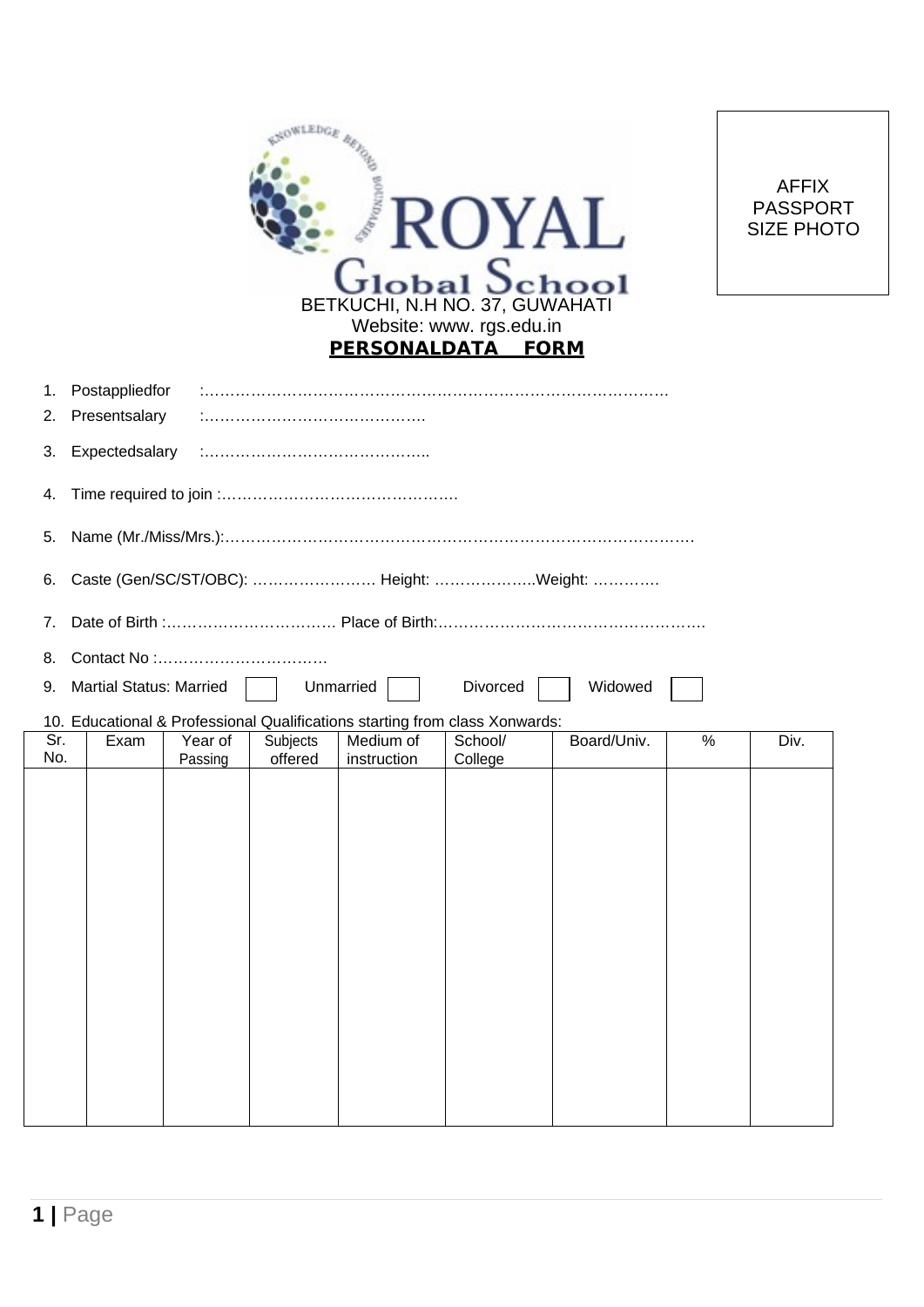| 11. Permanent Address with telephoneno: |  |  |
|-----------------------------------------|--|--|
|                                         |  |  |
|                                         |  |  |
| 12. Present Address with telephone no:  |  |  |
|                                         |  |  |
|                                         |  |  |
|                                         |  |  |

Email id: ………………………………………………………..

13. Previous experience in chronologicalorder:

| Sr.No. | From<br>(Date) | Full Address of institution/<br>Organisation | Designation | Pay- scale&<br>Total salary | Nature of job |
|--------|----------------|----------------------------------------------|-------------|-----------------------------|---------------|
|        |                |                                              |             |                             |               |
|        |                |                                              |             |                             |               |
|        |                |                                              |             |                             |               |
|        |                |                                              |             |                             |               |
|        |                |                                              |             |                             |               |
|        |                |                                              |             |                             |               |
|        |                |                                              |             |                             |               |
|        |                |                                              |             |                             |               |
|        |                |                                              |             |                             |               |

| 14. a)Father'sName                      |  |
|-----------------------------------------|--|
| • Occupation                            |  |
| Addresswithtel.no<br>$\bullet$          |  |
| 15. a)Mother'sName                      |  |
| • Occupation                            |  |
| Addresswithtel.no                       |  |
| 16. a)Sibling'sName (1)                 |  |
| • Occupation                            |  |
| • Addresswithtel.no                     |  |
| 17. a)Sibling'sName (2)                 |  |
| • Occupation                            |  |
| • Addresswithtelno                      |  |
| 18. Classes & Subjecttaught<br>inschool |  |